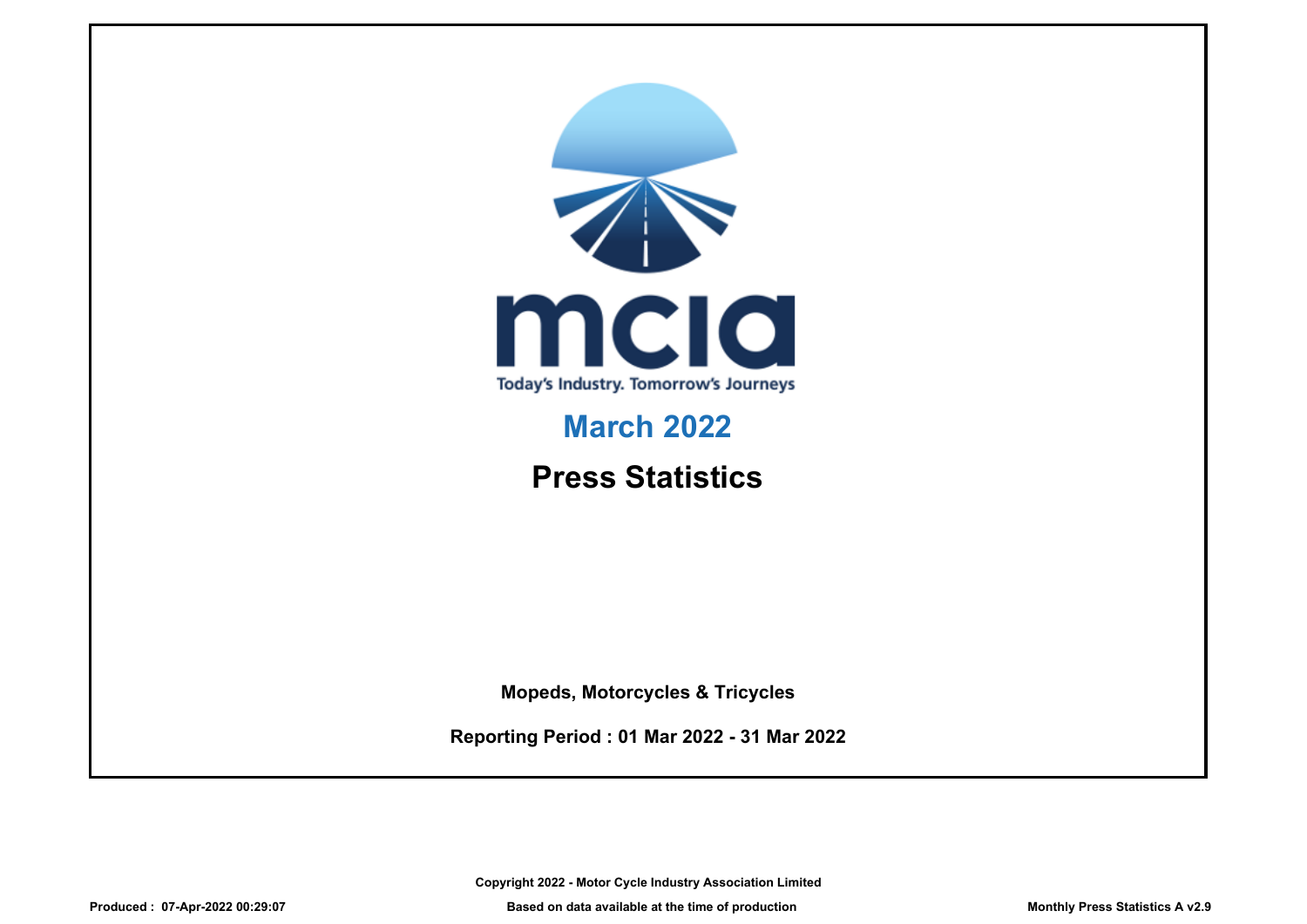



# **Month and Year to Date Comparisons for New Registrations by Style**

| <b>MOPEDS</b>                                                 | <b>Mar 2022</b> | <b>Mar 2021</b> | % Change | <b>Mar 2022</b><br>YTD        | <b>Mar 2021</b><br><b>YTD</b> | % Change |
|---------------------------------------------------------------|-----------------|-----------------|----------|-------------------------------|-------------------------------|----------|
| <b>NAKED</b>                                                  | 101             | 46              | 119.6%   | 161                           | 83                            | 94.0%    |
| OTHER                                                         | 105             | 52              | 101.9%   | 228                           | 149                           | 53.0%    |
| <b>SCOOTER</b>                                                | 749             | 442             | 69.5%    | 1,404                         | 979                           | 43.4%    |
| <b>TOTAL MOPEDS</b>                                           | 955             | 540             | 76.9%    | 1,793                         | 1,211                         | 48.1%    |
| <b>MOTORCYCLES</b>                                            | <b>Mar 2022</b> | <b>Mar 2021</b> | % Change | <b>Mar 2022</b><br><b>YTD</b> | <b>Mar 2021</b><br><b>YTD</b> | % Change |
| <b>ADVENTURE</b>                                              | 3,738           | 2,631           | 42.1%    | 5,714                         | 3,462                         | 65.0%    |
| COMPETITION                                                   | 708             | 634             | 11.7%    | 1,725                         | 1,457                         | 18.4%    |
| <b>CUSTOM</b>                                                 | 1,129           | 642             | 75.9%    | 1,803                         | 942                           | 91.4%    |
| MODERN CLASSIC                                                | 1,776           | 1,198           | 48.2%    | 2,512                         | 1,719                         | 46.1%    |
| <b>NAKED</b>                                                  | 3,131           | 2,493           | 25.6%    | 4,996                         | 3,647                         | 37.0%    |
| ROAD SPORT                                                    | 1,522           | 1,008           | 51.0%    | 2,204                         | 1,395                         | 58.0%    |
| <b>SCOOTER</b>                                                | 3,130           | 2,582           | 21.2%    | 6,438                         | 4,423                         | 45.6%    |
| <b>TOURING</b>                                                | 567             | 414             | 37.0%    | 794                           | 496                           | 60.1%    |
| <b>UNSPECIFIED</b>                                            | 3               | 8               | $-62.5%$ | 13                            | 22                            | -40.9%   |
| <b>TOTAL MOTORCYCLES</b>                                      | 15,704          | 11,610          | 35.3%    | 26,199                        | 17,563                        | 49.2%    |
| <b>TRICYCLES</b>                                              | <b>Mar 2022</b> | <b>Mar 2021</b> | % Change | <b>Mar 2022</b><br><b>YTD</b> | <b>Mar 2021</b><br><b>YTD</b> | % Change |
| <b>OTHER</b>                                                  | 38              | 43              | $-11.6%$ | 53                            | 78                            | $-32.1%$ |
| <b>SCOOTER</b>                                                | 87              | 75              | 16.0%    | 138                           | 118                           | 16.9%    |
| <b>TOTAL TRICYCLES</b>                                        | 125             | 118             | 5.9%     | 191                           | 196                           | $-2.6%$  |
| <b>SUMMARY</b>                                                | <b>Mar 2022</b> | <b>Mar 2021</b> | % Change | <b>Mar 2022</b><br><b>YTD</b> | <b>Mar 2021</b><br><b>YTD</b> | % Change |
| <b>Total Scooters</b>                                         | 3,966           | 3,099           | 28.0%    | 7,980                         | 5,520                         | 44.6%    |
| Total Mopeds, Motorcycles &<br>Tricycles (excluding Scooters) | 12,818          | 9,169           | 39.8%    | 20,203                        | 13,450                        | 50.2%    |
| <b>TOTAL REGISTRATIONS</b>                                    | 16,784          | 12,268          | 36.8%    | 28,183                        | 18,970                        | 48.6%    |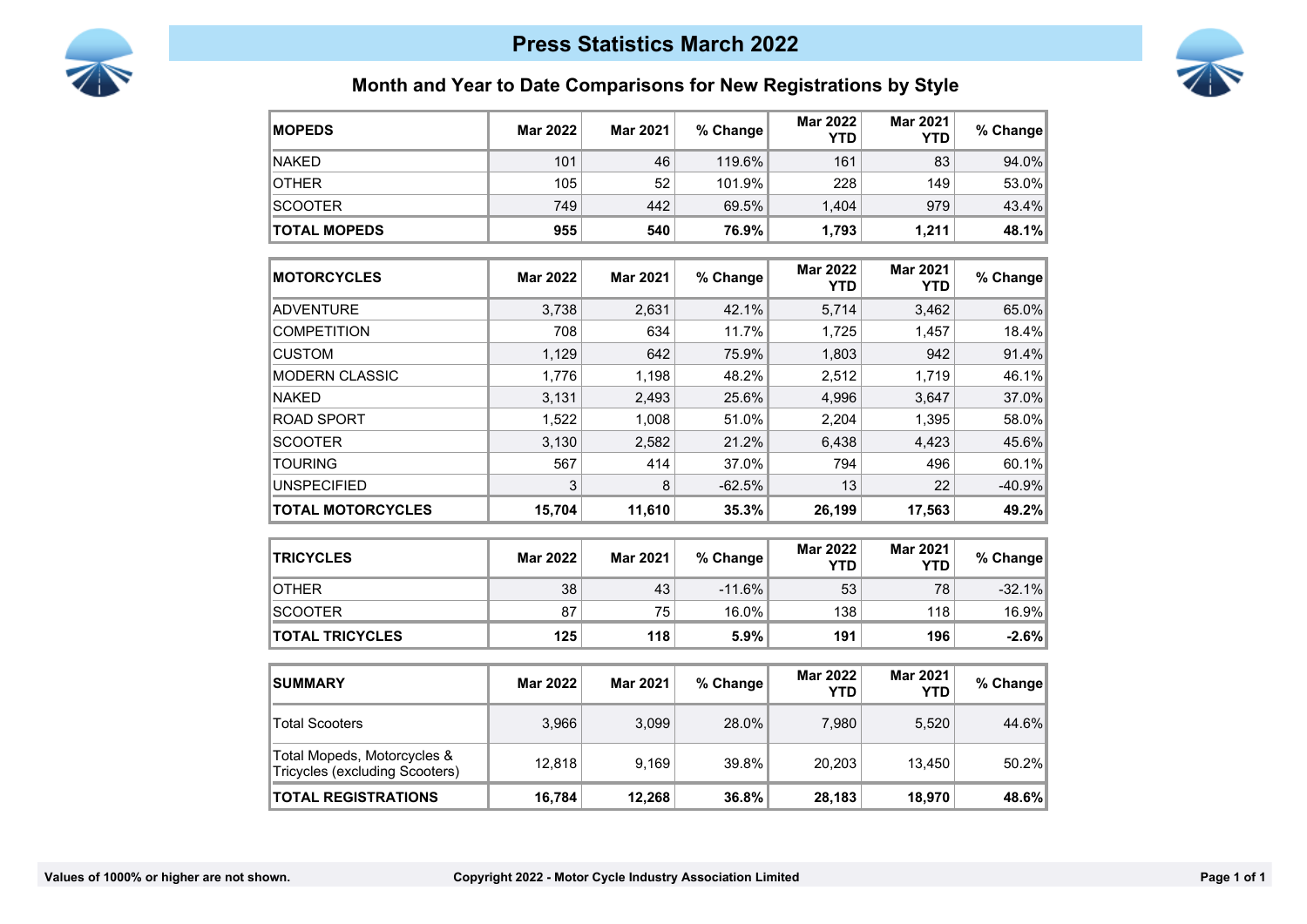



## **Month and Year to Date Comparisons for New Registrations by Band**

| <b>ENGINE BAND - ALL</b>   | <b>Mar 2022</b> | <b>Mar 2021</b> | % Change | <b>Mar 2022</b><br><b>YTD</b> | <b>Mar 2021</b><br><b>YTD</b> | % Change |
|----------------------------|-----------------|-----------------|----------|-------------------------------|-------------------------------|----------|
| $0-50cc$                   | 1,453           | 850             | 70.9%    | 2,842                         | 1,784                         | 59.3%    |
| 51-125cc                   | 3,982           | 3,225           | 23.5%    | 8,401                         | 5,960                         | 41.0%    |
| 126-650cc                  | 3,512           | 2,506           | 40.1%    | 6,120                         | 3,977                         | 53.9%    |
| 651-1000ccl                | 4,188           | 2,879           | 45.5%    | 5,850                         | 3,639                         | 60.8%    |
| Over 1000cc                | 3.649           | 2,808           | 30.0%    | 4,970                         | 3,610                         | 37.7%    |
| <b>TOTAL REGISTRATIONS</b> | 16,784          | 12,268          | 36.8%    | 28,183                        | 18,970                        | 48.6%    |

| <b>POWER BAND - ELECTRIC</b> | <b>Mar 2022</b> | <b>Mar 2021</b> | % Change  | <b>Mar 2022</b><br>YTD | <b>Mar 2021</b><br><b>YTD</b> | % Change |
|------------------------------|-----------------|-----------------|-----------|------------------------|-------------------------------|----------|
| Under 1kw                    | 25              |                 | $0.0\%$   | 39                     |                               | 3,800.0% |
| $1-4kw$                      | 782             | 410             | 90.7%     | 1,547                  | 810                           | 91.0%    |
| 4-11kw                       | 83              | 22              | 277.3%    | 140                    | 33                            | 324.2%   |
| 11-15kw                      | 42              |                 | $0.0\%$   | 56                     |                               | $0.0\%$  |
| 15-35kw                      | 3               | 6               | $-50.0\%$ | 7                      | 10                            | $-30.0%$ |
| Over 35kw                    | 10              | 16              | $-37.5%$  | 23                     | 20                            | 15.0%    |
| Unknown                      | 39              | 59              | $-33.9%$  | 108                    | 172                           | $-37.2%$ |
| <b>TOTAL REGISTRATIONS</b>   | 984             | 513             | 91.8%     | 1,920                  | 1,046                         | 83.6%    |

| UK POWERED TWO WHEELER MARKET BACKGROUND INFORMATION (Dept for Transport) |                                      |                                                 |  |  |
|---------------------------------------------------------------------------|--------------------------------------|-------------------------------------------------|--|--|
| <b>NO. OF MOTORCYCLES IN USE</b>                                          | <b>MOTORCYCLES RIDER TEST PASSES</b> | TOTAL DISTANCE (KM) TRAVELLED BY MOTORCYCLE     |  |  |
| 1.26 Million (UK)<br>2017                                                 | 40.0 thousand<br>2017/18<br>$\sim$   | 4.6 billion km (2.8 billion miles)<br>2017<br>÷ |  |  |
| 1.28 Million (UK)                                                         | 38.4 thousand                        | 4.4 billion km (2.7 billion miles)              |  |  |
| 2018                                                                      | 2018/19                              | 2018                                            |  |  |
| 1.27 Million (UK)                                                         | 2019/20                              | 4.8 billion km (3.0 billion miles)              |  |  |
| 2019                                                                      | 36.2 thousand                        | 2019                                            |  |  |
| 1.29 Million (UK)                                                         | 2020/21                              | 4.0 billion km (2.5 billion miles)              |  |  |
| 2020                                                                      | 16.0 thousand                        | 2020                                            |  |  |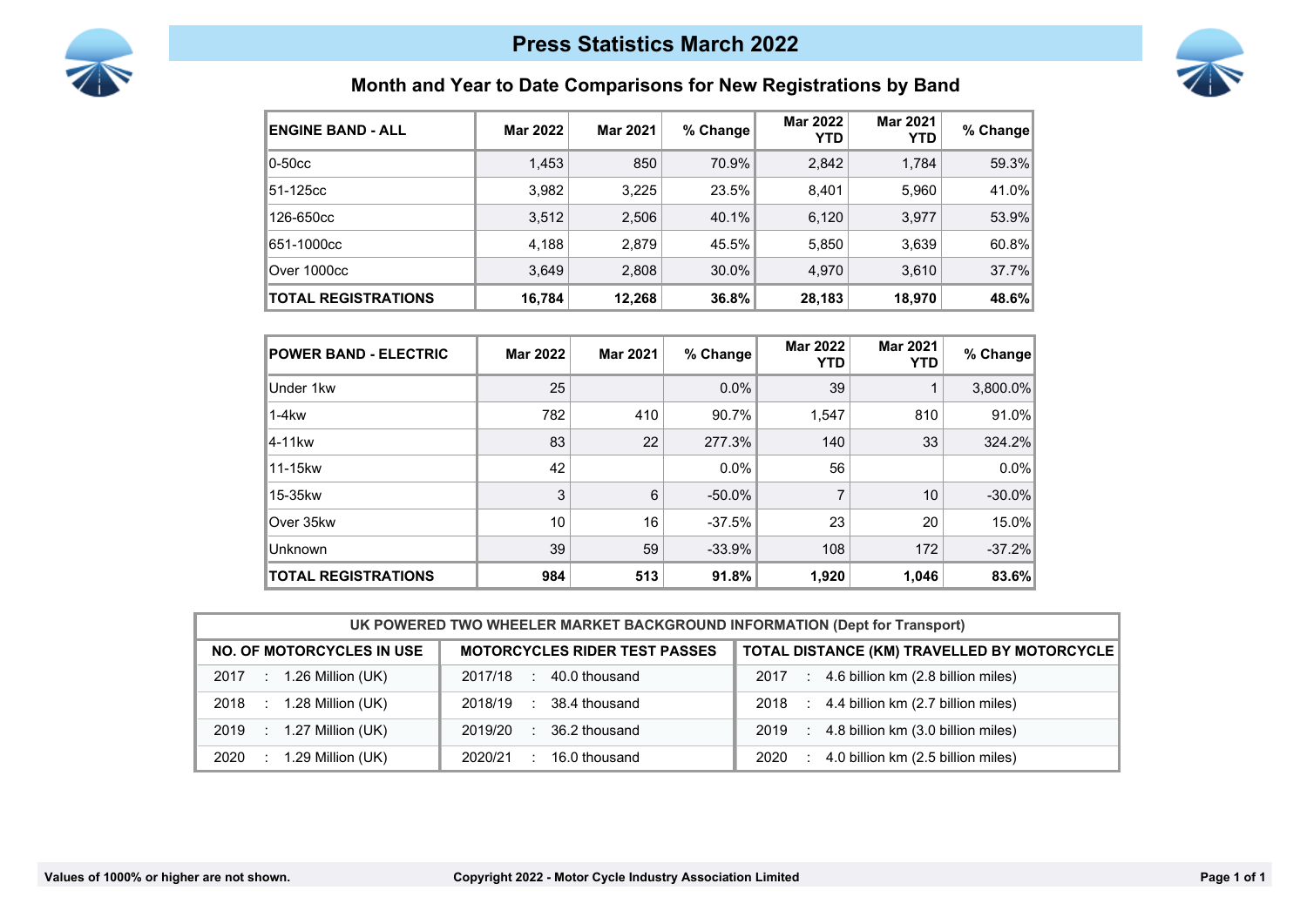

## **Press Statistics March 2022**



## **March 2022 Top Registering Vehicles**

| <b>IMOPED</b>   | <b>HIGHEST REGISTERING MODEL THIS</b><br><b>MONTH WITHIN EACH STYLE</b> | Mar 2022 |
|-----------------|-------------------------------------------------------------------------|----------|
| <b>INAKED</b>   | Skyteam ST 50-8 SKYMINI                                                 | 17       |
| <b>IOTHER</b>   | Surron LIGHT BEE                                                        | 50       |
| <b>ISCOOTFR</b> | $F$ -Max I B1 - VS2                                                     | 147      |

| <b>MOTORCYCLE</b>  | <b>HIGHEST REGISTERING MODEL THIS</b><br><b>MONTH WITHIN EACH STYLE</b> | Mar 2022 |
|--------------------|-------------------------------------------------------------------------|----------|
| <b>ADVENTURE</b>   | BMW R 1250 GS ADVENTURE                                                 | 472      |
| <b>COMPETITION</b> | <b>Beta RR 2T 300</b>                                                   | 46       |
| <b>CUSTOM</b>      | Royal Enfield METEOR 350                                                | 303      |
| IMODERN CLASSIC    | Kawasaki Z900 RS                                                        | 174      |
| <b>NAKFD</b>       | Honda Z 125 MA                                                          | 184      |
| <b>ROAD SPORT</b>  | Kawasaki NINJA 1000 SX                                                  | 237      |
| <b>SCOOTER</b>     | Honda PCX 125                                                           | 441      |
| TOURING            | <b>BMW R 1250 RT</b>                                                    | 174      |

| <b>MAJOR BRANDS</b> | <b>Mar 2022</b> |
|---------------------|-----------------|
| Honda               | 2,975           |
| <b>BMW</b>          | 2,101           |
| Yamaha              | 1,474           |
| Triumph             | 1,353           |
| Kawasaki            | 1,071           |
| Royal Enfield       | 824             |
| <b>KTM</b>          | 627             |
| Lexmoto             | 610             |
| Ducati              | 602             |
| Suzuki              | 493             |

| <b>ITRICYCLE</b> | <b>HIGHEST REGISTERING MODEL THIS</b><br><b>MONTH WITHIN EACH STYLE</b> | Mar 2022 |
|------------------|-------------------------------------------------------------------------|----------|
| IOTHFR           | Carver MR1 S                                                            |          |
| ISCOOTFR.        | Yamaha TRICITY 300                                                      | 44       |

| <b>ICE ENGINE BAND</b> | HIGHEST REGISTERING MODEL THIS<br><b>MONTH WITHIN EACH ENGINE BAND</b> | Mar 2022        |
|------------------------|------------------------------------------------------------------------|-----------------|
| $ 0 - 50$ cc           | Lexmoto ECHO 50                                                        | 45 <sup>1</sup> |
| 51-125cc               | Honda PCX 125                                                          | 441             |
| 126-650cc              | Royal Enfield METEOR 350                                               | 303             |
| 651-1000cc             | Triumph TIGER 660 SPORT                                                | 224             |
| Over 1000cc            | <b>BMW R 1250 GS ADVENTURE</b>                                         | 472             |

| <b>ELECTRIC POWER BAND</b> | <b>HIGHEST REGISTERING MODEL THIS</b><br><b>MONTH WITHIN EACH POWER BAND</b> | Mar 2022 |
|----------------------------|------------------------------------------------------------------------------|----------|
| Under 1kw                  | Keeway E-ZI MINI                                                             | 22       |
| 1-4kw                      | Vmoto SUPER SOCO CPX                                                         | 189      |
| 4-11kw                     | NIU MQI GT EVO                                                               | 20       |
| l11-15kw                   | BMW CE 04                                                                    | 41       |
| 15-35kw                    | Zero Motorcycles FXS ZF7.2                                                   | 2        |
| Over 35kw                  | Harley-Davidson LIVEWIRE 20                                                  |          |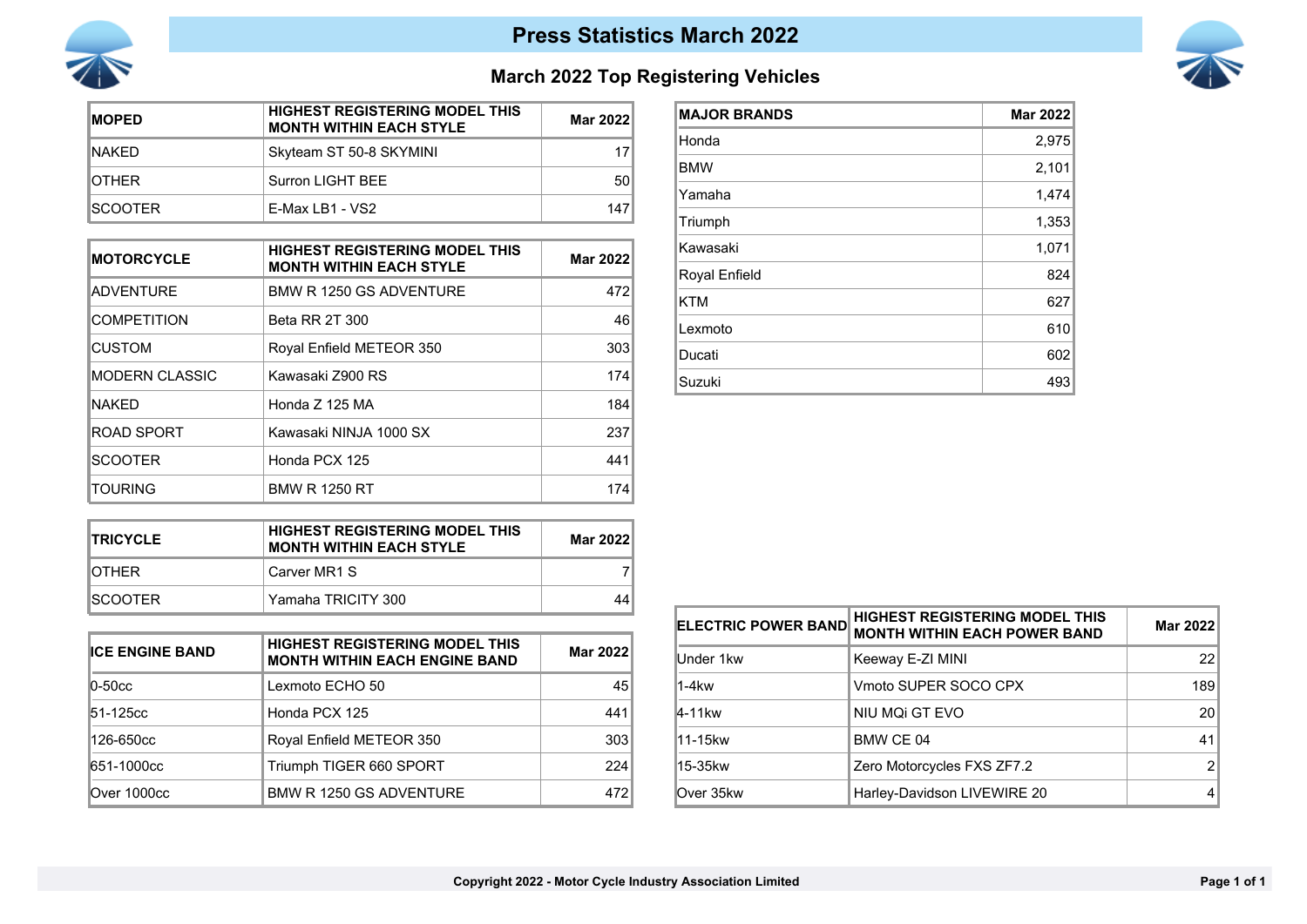

### **Definitions**



#### **Moped**

In law, a two or three\* wheeled vehicle, having a maximum speed of 28 mph, maximum engine capacity 50cm3 or maximum power of 4kW. Rider must be aged 16 or over. ECWVTA Categories L1 & L2.

#### **Motorcycle**

In law, a two or three\* wheeled vehicle that is not a Moped. Riders must be aged 17 years or over. ECWVTA Categories L3 & L4.

#### **Tricycle**

In law, a three or four\* wheeled vehicle with symmetrically arranged wheels, that is not a Moped and is less than 1000kg. ECWVTA Category L5.

#### **Adventure**

These bikes are predominantly designed and capable for on-road use but have some capability for off road use. Often they will have features similar to machines included in the Touring category e.g. fairings, luggage carrying capacity etc.

#### **Competition**

These bikes encompass trials, enduro and trail bikes designed for off-road or cross-country competition.

#### **Custom**

These machines include 'cruisers' and 'choppers'. They feature high handlebars, low seat height, forward footrests and minimal body panels. They often have a V-twin engine.

#### **EPAC**

Electric Power Assisted Cycles which are classed as mopeds, with pedals and power between 250-1000w.

#### **Modern Classic**

These machines are either built to the specifications similar to an earlier era or styled to look that way.

#### **Naked**

Road machines have little or no fairing and a more upright riding position. Includes Supermoto and Pit Bikes.

#### **10 Road Sport**

Designed with the latest race bike technology, they feature full fairings and low handlebars and riding position and are sometimes referred to as race replicas. Includes machines that fit between sport and touring categories. Typical features include full or partial fairings.

#### **11 Scooter**

Typically have an engine, as an integral part of the rear suspension or the chassis is a step-through type, irrespective of cc or wheel size. Includes all types of transmission. Can be a Moped, Motorcycle or Tricycle.

#### **12 Touring**

Machines designed for long-distance riding, typically featuring luggage carrying capability as standard and a comfortable seating position for rider and pillion.

#### **13 Other L-Cat**

Three or four wheeled vehicles designed for commercial or leisure use, other than Scooters. Includes microcars.

#### **14 Notes**

\* Where additional wheels are present, ie 3 wheels on a motorcycle, they are considered to be a single point of contact, in most cases.